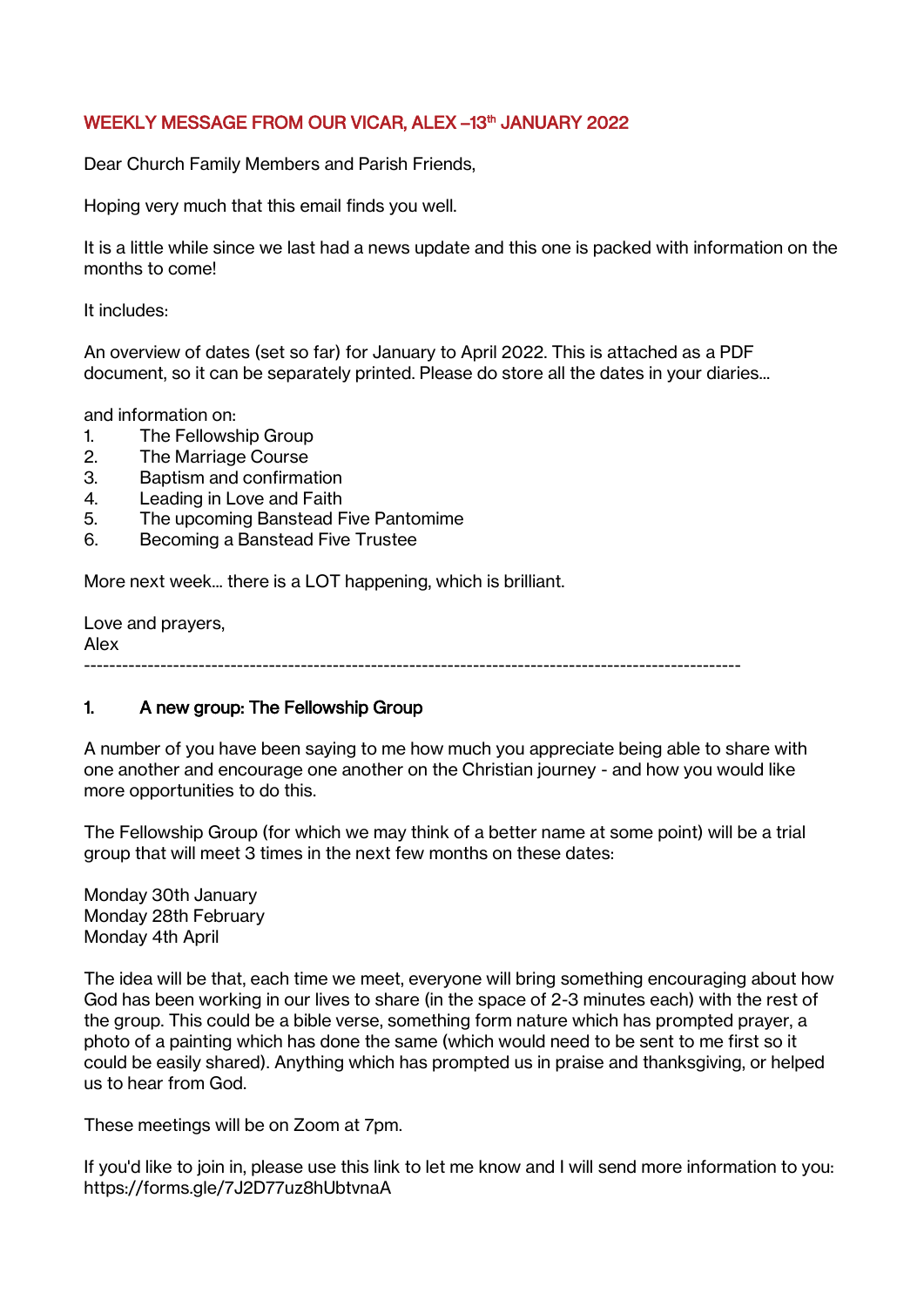# 2. The Marriage Course

We will be running HTB The Marriage Course, for married couples in our parish, in February and March. This will be on Zoom on Wednesday evenings (time TBC, 7pm or 7.30pm- we need to experiment to see how long the sessions take). Michael and I will be acting as the Zoom hosts, although we will be doing the course along with any other couples who wish to join us. (Please do not worry we do NOT think we are experts on this, having probably the newest marriage in the church family  $\circled{3}$ !)

There will be videos to watch and questions to answer in your couples only. There will be no sharing with the rest of the group on private matters - it is simply an opportunity to spend time growing marriages, helping couples to set aside time for talking about important topics.

For more information about the course, please take a look at this link: https://themarriagecourse.org/

To sign up, please use this link: https://forms.gle/DRKrz8cJMQXFGmk39

The dates are below:

Wednesday 9th February Wednesday 16th February Wednesday 23rd February BREAK FOR ASH WEDNESDAY Wednesday 9th March Wednesday 16th March Wednesday 23rd March Wednesday 30th March

## 3. Baptism and Confirmation

In recent weeks I have been having some lovely conversations with several of you who are considering either baptism or confirmation as an outward expression of faith in our Loving Lord Jesus.

Below is a link with a 2-minute video about baptism and confirmation in the Church of England (although it starts by talking about infant baptism, it does talk about adult baptism as well - and confirmation too). If you have not been baptised or confirmed and are interested in this idea for yourself or for a child, please take a look: https://www.youtube.com/watch?v=EnpXtAPFZqc

And then email me to arrange a chat. I would love to hear from you.

## 4. Living in Love and Faith

The Church of England are currently undergoing a period of church-wide learning together, listening to one another and listening to God as part of discerning a way forward for the Church of England in relation to matters of identity, sexuality, relationships and marriage.

Some materials called Living in Love and Faith have been designed to help those who would like the opportunity to reflect on these topics together to be able to do so.

I have reviewed the materials myself and would like to give anyone who would appreciate also doing so, the opportunity to spend time in five reflective sessions with me on these topics.